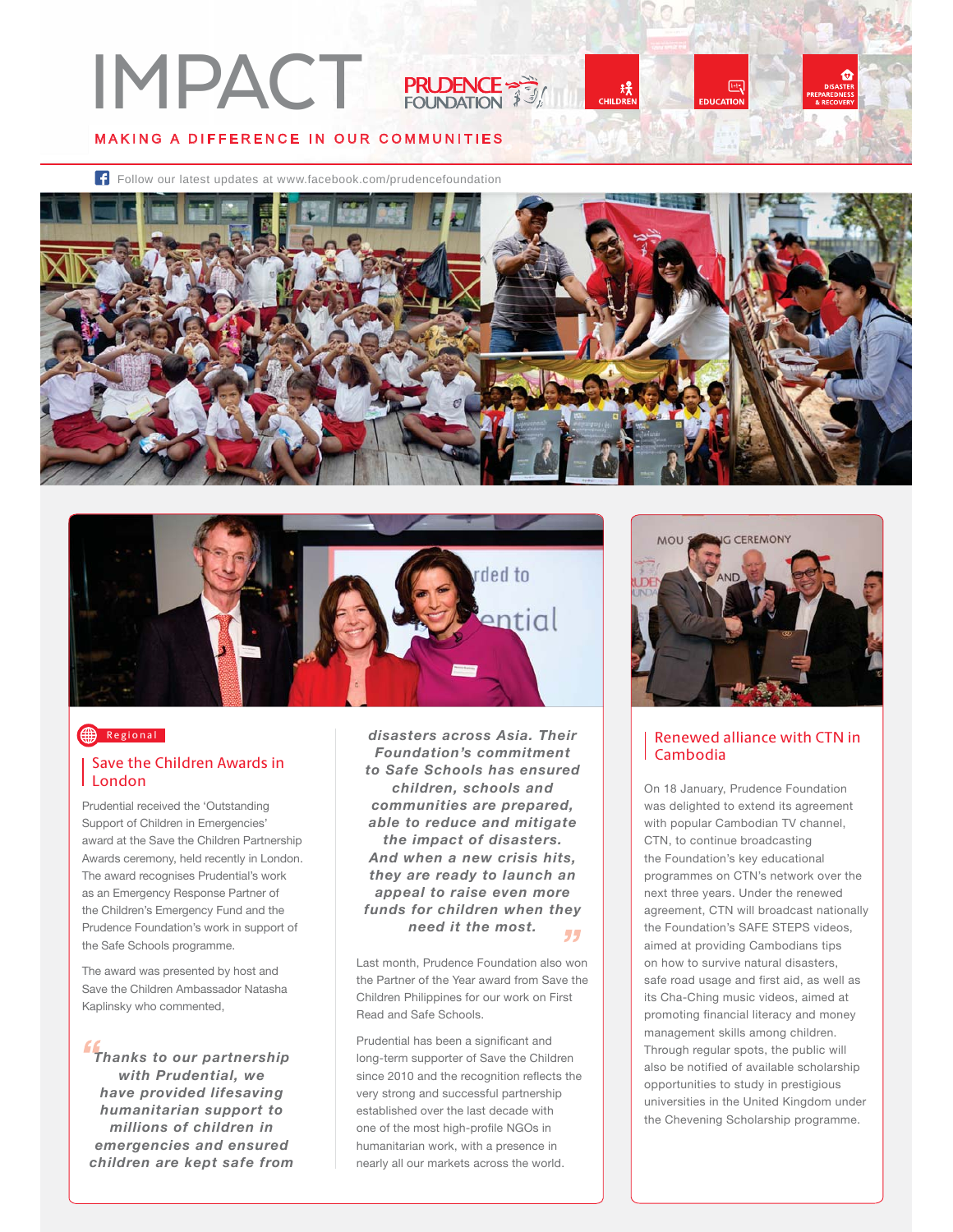

#### Regional PRUvols lend a helping hand to the Yogyakarta community

Prudence Foundation held its 11th Regional PRUvolunteers Programme in Yogyakarta, Indonesia between 11 and 17 March. As many as 72 volunteers from 20 Prudential business units across Asia participated in the programme, helping to build five houses and an early-childhood education centre for the underprivileged community of Selopamioro Village. The initiative was in partnership with Habitat for Humanity, a global nonprofit housing organisation, and contributes towards Habitat for Humanity Indonesia's long-term development programme in Selopamioro to improve the quality of the settlement and environment there.



#### Cha-Ching extends reach in Malaysia

On 5 March, 350 teachers and educators from 157 schools in five states in Malaysia attended the country's first Cha-Ching Educators Conference, organised by Prudence Foundation and Prudential Malaysia, to enhance the participants' knowledge on money management, as well as discuss and exchange best practices on financial literacy education, specifically the Cha-Ching Curriculum.

Prudence Foundation Chairman Don Kanak, Executive Director Marc Fancy and Prudential Malaysia CEO Gan Leong Hin launched the conference together with guests of honour YB Dato' P. Kamalanathan a/l P. Panchanathan, Deputy Minister of Education and Abu Hassan Alshari, Assistant Governor of Bank Negara Malaysia.

At the conference, Don remarked, "Prudence Foundation, as part of Prudential, is committed to securing a better future and bringing about meaningful changes in our communities. We are honoured to work closely with the Ministry of Education in Malaysia to bring the curriculum to as many children as possible and to coach our next generation to be financially responsible and empowered adults".

Since its implementation in 2016, the Cha-Ching Curriculum has reached almost 18,000 students in 163 schools across five states. This year, the curriculum will be rolled out in Sarawak, and is expected to reach a total of 30,000 students in six states by the end of the year.



#### SAFE STEPS

#### Supporting Bali Lifeguards through SAFE STEPS First Aid

In January, Prudence Foundation was delighted to present the Baliwista Lifeguards on Bali's Kuta beach with new Prudence Foundation-sponsored All-Terrain Vehicles, binoculars and parasols under the SAFE STEPS First Aid programme. Prudential Indonesia also announced its sponsorship of basic beach safety training programme "Little Nippers", where children are taught how to swim while learning about ocean and water safety by Baliwista Lifeguards.

#### Partnership with GRAB in Malaysia

Ride hailing service company Grab, in partnership with Prudence Foundation, distributed seat hangers with SAFE STEPS Road Safety messages to its 1,000 drivers in Malaysia during a GRAB event

on 10 February. Under the partnership, GRAB also incorporated SAFE STEPS Road Safety videos into their drivers' training.

#### SAFE STEPS Road Safety Ambassador Michelle Yeoh visited Kuala Lumpur and Siem Reap to raise awareness about road safety

Earlier this year, Prudence Foundation was delighted to host SAFE STEPS Road Safety events with our Ambassador Michelle Yeoh in two different countries. The first event, in February, took place in Kuala Lumpur where Prudence Foundation and Prudential Malaysia hosted a school road safety awareness programme with over 1,600 children.

The students, aged between six and twelve, attended the fun-filled and educational event. Michelle gave a speech on the importance of being careful on the road, as well as sang and danced along with the children to upbeat and quirky tunes on road safety. There was also a host of games and activities through which the students got to learn basic road safety tips, including crossing roads the correct way and looking out for road dangers.



Michelle also got to meet one of her biggest road safety fans, Aveesha Nanayakkara, who was from another school in Kuala Lumpur. Inspired by the SAFE STEPS Road Safety videos she had seen on TV particularly after her domestic helper met with a road accident, Aveesha set up and led a road safety campaign at her school with the support of her teachers and classmates. She wrote to Prudence Foundation a few weeks prior to the event, asking if Michelle could visit her school to inspire her fellow schoolmates on the importance of road safety.

Deeply impressed with Aveesha's commitment and passion, Prudence Foundation invited Aveesha and four of her classmates to attend the event and to meet with Michelle, Subsequently, Prudence Foundation also visited Aveesha's school, bringing the fun and educational Road Safety activities and programme to the students there.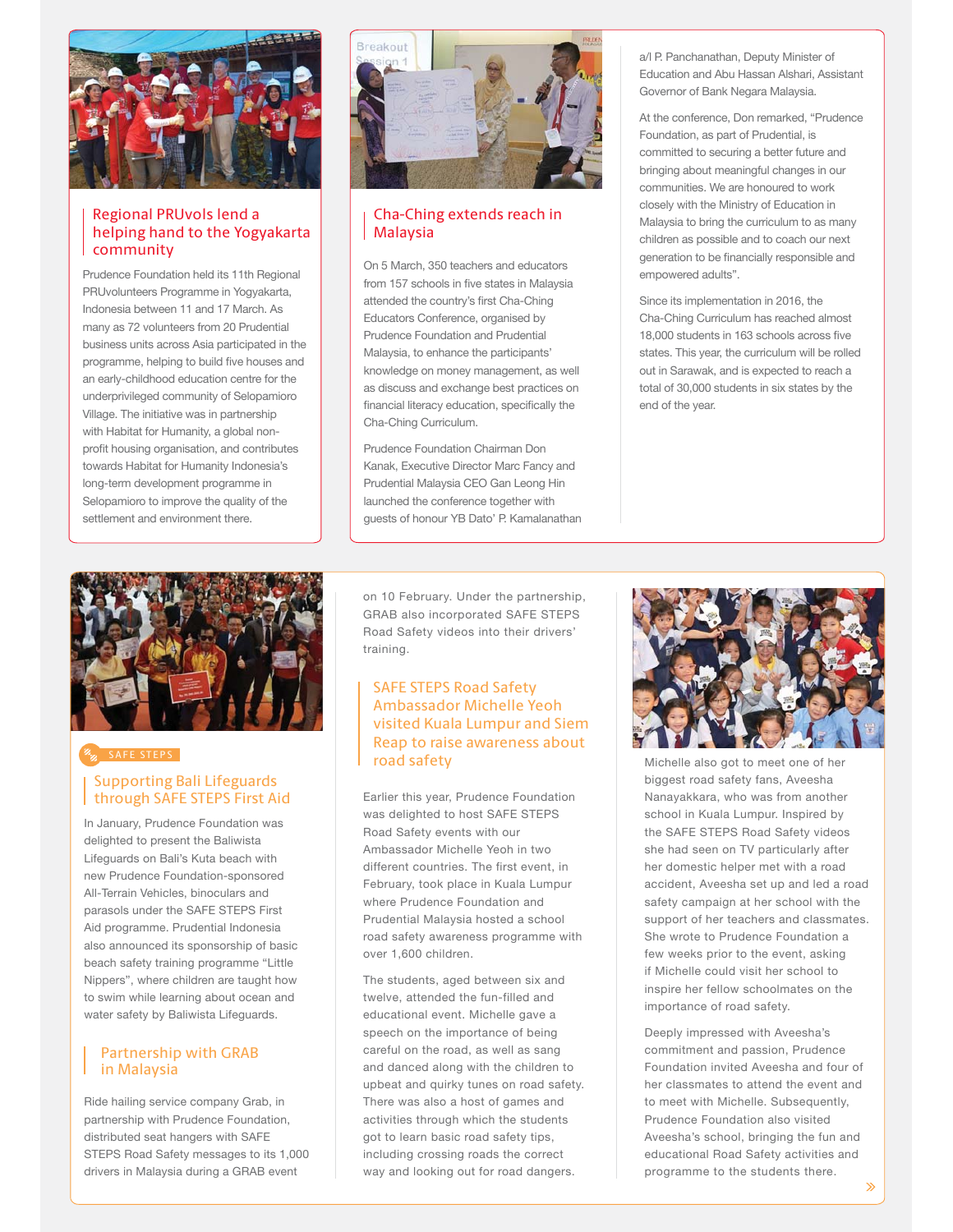

The second event was held in March in Siem Riep, Cambodia, where Prudential Cambodia (PCLA) together with Prudence Foundation and Michelle joined forces to raise public awareness of safe road usage in Siem Reap.

The event was presided by H.E. Dr. Sun Chanthol, Minister of Public Works and Transport, H.E. Khim Bunsong, Governor of Siem Reap province and Him Yann, Deputy Chief of Police of the National

Police, and hosted by PCLA CEO David Nutman and Prudence Foundation Executive Director Marc Fancy. Activities included the distribution of helmets at various busy intersections of Siem Reap to remind motorists of the importance of wearing helmets, as well as a school visit to promote road safety behaviours among children.



#### Prudential brings PRUkasih to Sarawak

In March, Prudential Malaysia (PAMB) brought its PRUkasih programme, a fully sponsored financial protection plan, to urban low-income households to East Malaysia for the first time, starting with the community of PPR Taman Dahlia in Kuching, Sarawak. At the launch event, more than 800 families registered for the programme.

Recognising that many underserved communities do not have any form of financial protection, PRUkasih provides temporary financial relief to help families cope with sudden loss of income due to illness, accident or death. In addition to covering housing expenditures and food needs, PRUkasih also provides affected families with money for funeral expenses if the family breadwinner passes away and assists families to

get back up on their feet.

Gan Leong Hin, CEO of PAMB, explained, "PRUkasih is not only able to empower low-income families to be financially resilient in the face of mishaps, it also encourages them to stay strong in rebuilding their lives. The plan is only eligible to those who are working as it encourages people to be responsible for their own financial situation. We are excited to finally bring this initiative to Sarawak as all of the existing communities that we are currently protecting are concentrated in the Klang Valley with another three in Johor and Penang."

Since piloting PRUkasih in 2011 with its first community in PPR Sri Pantai, PAMB has provided financial protection to 40,000 households in 21 communities/ groups and paid out close to RM1.4 million in claims since 2014.



#### Smile Together Programme <sup>論</sub> Cambodia</sup>

Last November, under Prudential Cambodia's (PCLA) "Smile Together II" programme, over a hundred staff, management, Financial Consultants, and Life Insurance Consultants from PCLA volunteered their time to repaint two school buildings and a library of Prey Tamok primary school in Prey Veng province.

PCLA also donated school materials and a TV to be used in the library for students to learn from Prudence Foundation's financial literacy programme, Cha-Ching.

"

*I am very happy that my school building got painted beautifully. I would like to thank all the brothers and sisters at Prudential Cambodia,* 55

said a student with a smile.

In total, five schools in Cambodia have received support from PCLA through its "Smile Together II" programme.

#### Cha-Ching

#### Cha-Ching Curriculum expands to more Asian markets

In 2016 and 2017, the Cha-Ching Curriculum was rolled out in more than 1,000 schools in the Philippines, Indonesia and Malaysia, with close to 2,000 teachers being trained and reaching more than 100,000 students. In 2018, the teacher-driven curriculum continues to scale up in the existing markets, with Vietnam, Thailand, Cambodia and Taiwan looking to implement it this year.

Below are some of the testimonials from teachers and parent of students who have benefitted from the curriculum:

#### "

*The curriculum will open up the minds of the children and pupils at an early age, and educate them on the importance of money, how difficult it is to earn it, the value of helping others as well as provide tips on how to spend money wisely.*

- 77 *Teacher from the Philippines*

 $\epsilon$ 

*This curriculum emphasises on application and not only the concepts alone. Teacher from Malaysia*

#### $66$

*The students have begun to understand which items are really needed and not just desired.*  -7-7

*Parent from Indonesia*